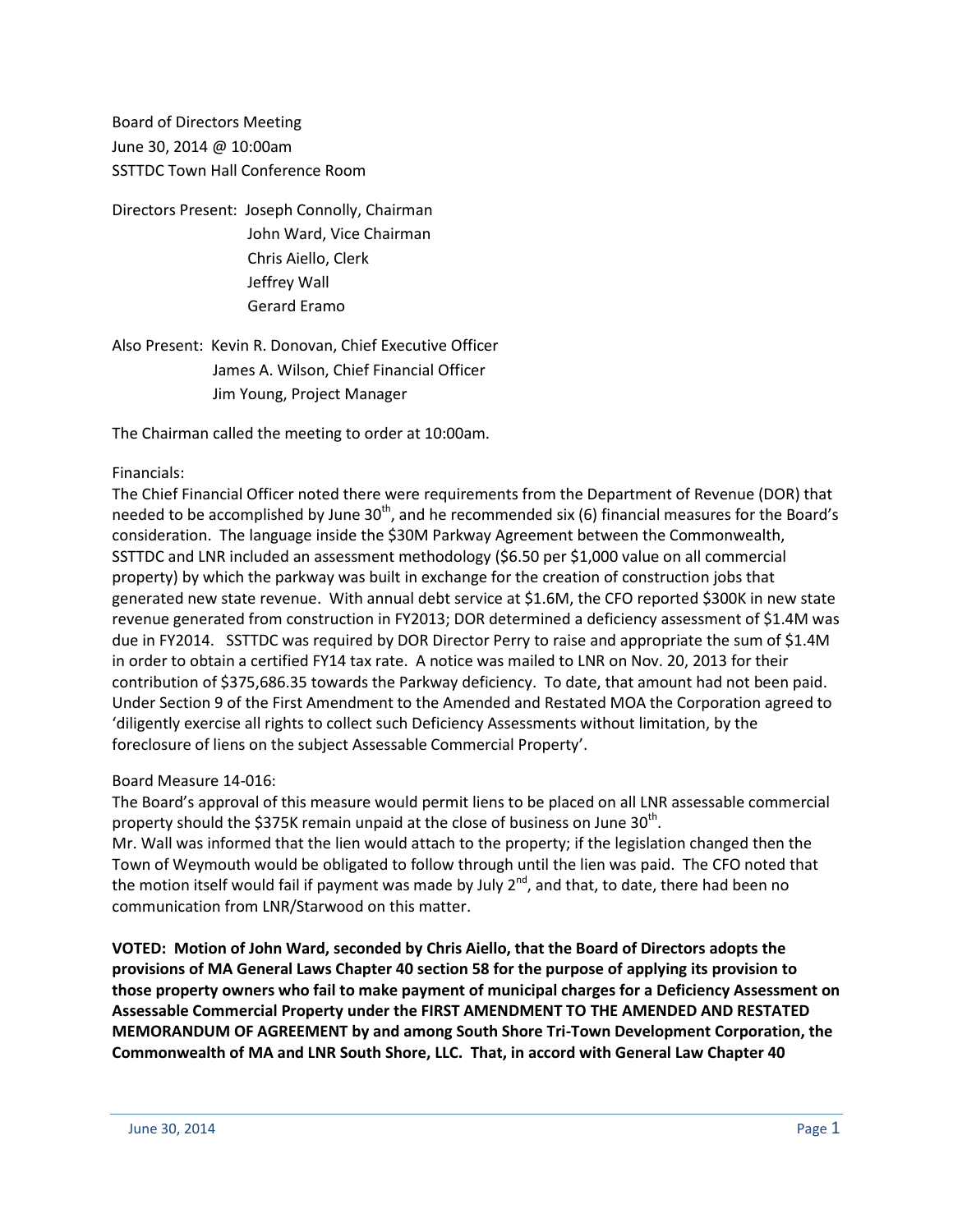**Section 58, the South Shore Tri-Town Development Corporation hereby authorizes the SSTTDC staff to place a lien on all property owned by LNR South Shore, LLC that is assessable (see attachment) under the FIRST AMENDMENT TO THE AMENDED AND RESTATED MEMORANDUM OF AGREEMENT as of July 2, 2014 as a direct result of its failure to pay invoice 20140101 in the amount of \$375,686.35. LNR South Shore LLC is the sole owner of said Assessable Commercial Property. Furthermore, that as of July 1, 2014, this unpaid invoice is subject to the imposition of a 12% per annum charge as per measure 13-008. Finally, if Starwood does not pay their \$375,686.25 Parkway Assessment by the end of business today, Starwood will be terminated as development partner of the SSTTDC.** Some Board members voiced major concerns on the final sentence of Mr. Ward's motion. After some debate Mr. Ward amended his motion by striking the last sentence.

**VOTED: Motion of John Ward, seconded by Chris Aiello, that the Board of Directors adopts the provisions of MA General Laws Chapter 40 section 58 for the purpose of applying its provision to those property owners who fail to make payment of municipal charges for a Deficiency Assessment on Assessable Commercial Property under the FIRST AMENDMENT TO AMENDED AND RESTATED MEMORANDUM OF AGREEMENT by and among South Shore Tri-Town Development Corporation, the Commonwealth of MA and LNR South Shore, LLC. That, in accord with General Law Chapter 40 Section 58, the South Shore Tri-Town Development Corporation hereby authorizes the SSTTCD staff to place a lien on all property owned by LNR South Shore, LLC that is assessable (see attachment) under the FIRST AMENDMENT TO THE AMENDED AND RESTATED MEMORANDUM OF AGREEMENT as of July 2, 2014 as a direct result of its failure to pay invoice 20140101 in the amount of \$375,686.35. LNR South Shore LLC is the sole owner of said Assessable Commercial Property. Furthermore, that as of July 1, 2014, this unpaid invoice is subject to the imposition of a 12% per annum charge as per measure 13-008.**

**Unanimous 5-0 vote**

### Board Measure 14-016A:

Mr. Ward then stated that Starwood stopped development on this project over a year ago and abandoned all responsibilities as the Master Developer Partner (MDP). LNR/Starwood then took actions to disrupt the cash flow to SSTTDC, promote political interference at state and local level, and engage in activities to eliminate the Reuse Plan and change the Enabling Legislation. They have attempted a hostile takeover of the project, and had Starwood's agent for LNR negotiate an agreement that eliminated union labor which was promised by LNR.

Mr. Wall stated he was not in favor of terminating LNR as MDP.

The Chairman agreed with Mr. Ward that it had not been a good partnership this past year. Starwood put the residents in the middle, and had not paid their bills to SSTTDC or to Mayor Kay. Things were not going well and it was time to look for another development partner.

## **VOTED: Motion by John Ward, seconded by Chris Aiello, that if LNR/Starwood does not pay their \$375,686.35 Parkway Assessment by the end of business today, Starwood will be terminated as development partner of the SSTTDC 4-1 vote Wall opposed**

### Board Measure 14-017:

The CFO noted that LNR's total unpaid municipal charges to SSTTDC were \$508,642.49 (\$375K General Fund payment/ \$133K Water/Sewer Enterprise Fund payment). The Board was informed that if these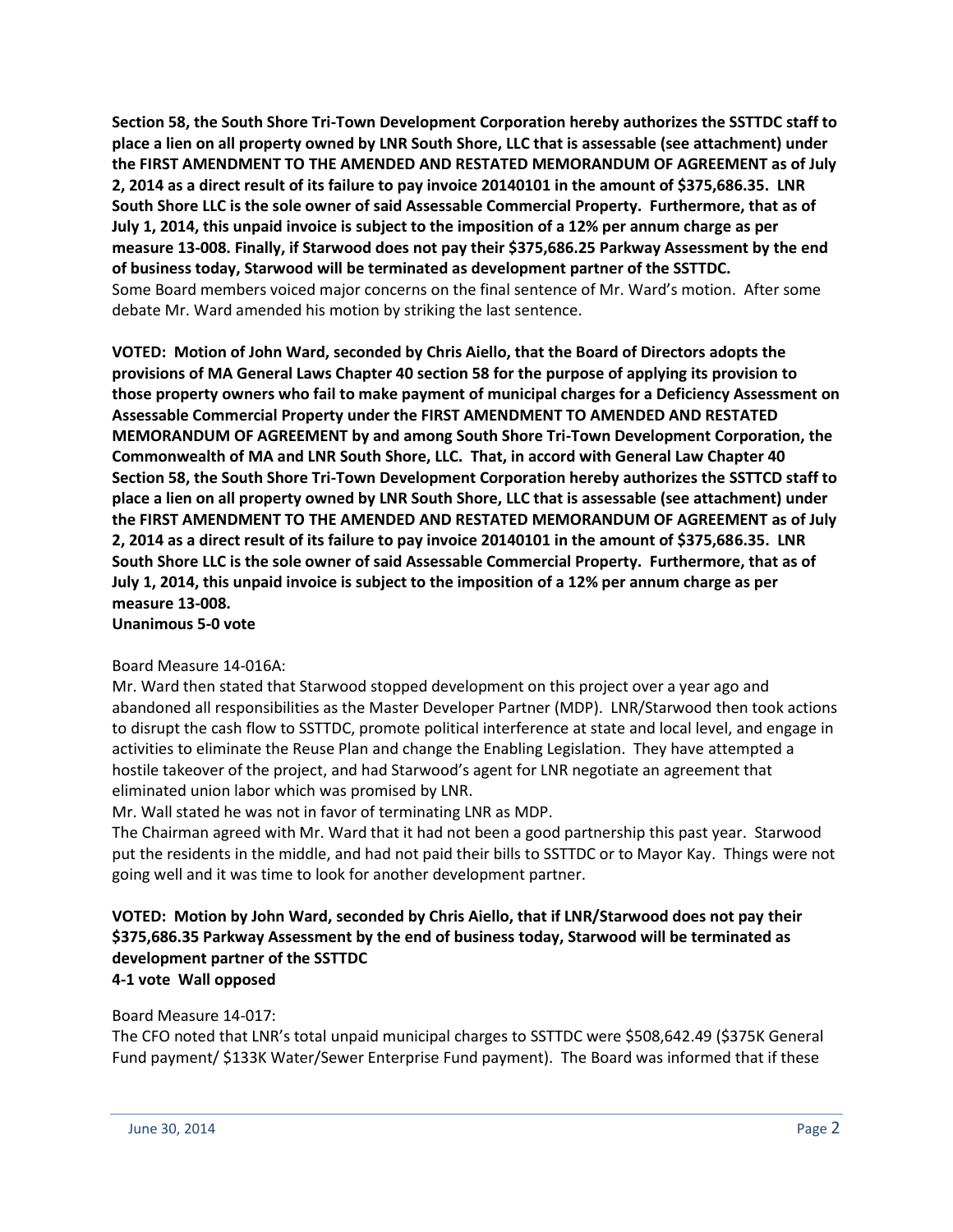amounts remained unpaid there would be deficits of \$290K in the General Fund and \$74K in the water/sewer Enterprise Fund. Director Perry was very clear that the Board must raise and appropriate funds during FY15 to cover each deficit, and file suit on all liens in accord with the MOA.

Mr. Wilson noted he reviewed cash and potential revenue deficits on a daily basis, and indicated he could not consider the FY15 budget process until the deficiencies were paid.

Mr. Wall was informed that residents were not part of the measure to permit foreclosure proceedings, just LNR South Shore, LLC specifically for the \$375K payment.

Mr. Eramo was informed that once the lien goes in effect, SSTTDC would be entitled to the interest charged, and when tax title goes on SSTTDC would be eligible to recover all associated legal costs.

**VOTED: Motion of Gerard Eramo, seconded by John Ward, that the Board of Directors authorizes the SSTTDC to engage legal counsel to foreclose on any liens for unpaid municipal charges including but not limited to real estate and personal property taxes, water and sewer charges, and any outstanding municipal charges as of July 1, 2014, this includes remedies afforded to SSTTDC under the provisions of General Laws chapter 60 section 35 and Section 6 of the so called Enabling Act that established the South Shore Tri-Town Development Corporation Unanimous vote**

Mr. Wall was informed that the leak detection survey on the former NAVY water distribution system was still pending, when it arrived it would be provided to LNR/Starwood. The Board was informed that Building 103 located on Shea Memorial Drive flooded again due to leaks that had not been addressed by LNR/Starwood; and was updated on the efforts of Bay Cove Human Services to repair a water leak in their building located on Redfield Road.

### Board Measure 14-018:

The CFO stated he was required to notify ANF if LNR failed to pay. He recommended the Board request that the Commonwealth deduct the deficiency assessment from LNR's Letter of Credit held by the State and reduce SSTTDC's liability by the same amount.

**VOTED: Motion of Chris Aiello, seconded by Gerard Eramo, that the Board of Directors directs staff to notify the Commonwealth of MA, Secretary of Administration and Finance of LNR's failure to pay its FY2013 Deficiency Assessment under the provisions of the FIRST AMENDMENT TO THE AMENDED AND RESTATED MEMORANDUM OF AGREEMENT, and request that the Commonwealth deduct LNR"s deficiency assessment from the Letter or Credit being held by the Commonwealth of MA for the Parkway Project**

**Unanimous vote**

#### Board Measure 14-019:

The Board was informed that DOR and ANF wanted notifications of Board actions on the deficiency matter. Mr. Wall voiced frustration that DOR and ANF placed the Board at a disadvantage with regards to the deficiency payment and the FY15 budget/tax rate; but would not make a formal statement on the proposed legislative changes that could negatively affect the Parkway Agreement.

Mr. Ward reminded the Board that SSTTDC was in this situation because LNR/Starwood stopped development on this project.

**VOTED: Motion of Gerard Eramo, seconded by Chris Aiello, that the Board of Directors directs staff to notify the Commonwealth of MA, Secretary of Administration and Finance and the Massachusetts Department of Revenue, Director of Local Accounts of its actions regarding LNR's failure to pay its**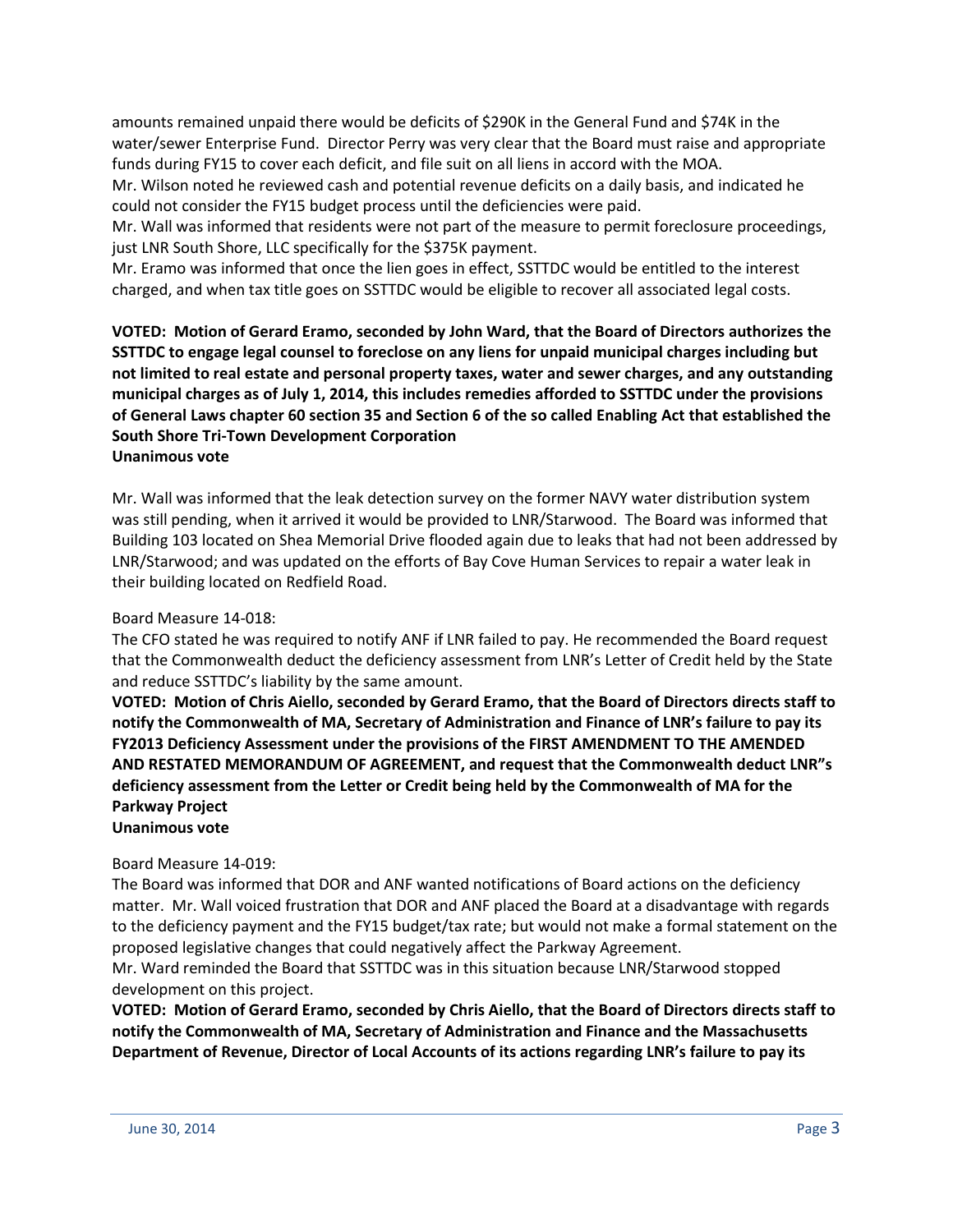### **FY2013 Deficiency Assessment under the provisions of the FIRST AMENDMENT TO THE AMENDED AND RESTATED MEMORANDUM OF AGREEMENT Unanimous vote**

### Board Measure 14-020:

The CFO noted his concerns with unemployment compensation requirements, and recommended the Board create an account to pay personnel costs for the seven (7) full time employees, should all existing positions be eliminated by legislative changes. These expenditures would be beyond the normal operating costs of SSTTDC. If staff was not affected, the funds would be available for re-appropriation. Concerns were discussed that relying on available cash to pay unemployment could artificially inflate the FY2015 tax rate; that creating the account would substantially reduce the financial burden associated with unemployment and would help get the Corporation through this critical fiscal year (2015). The Chairman was informed that the measure was intended to protect the Corporation from future liabilities.

Mr. Wall was informed if the Corporation was no longer in existence, that the liability would follow the revenue source, to the Towns.

**VOTED: Motion of Jeff Wall, seconded by John Ward, that the South Shore Tri-Town Development Corporation hereby authorizes the Chief Financial Officer to create an account in Fund 0002 that will pay for existing personnel costs (pay out of sick leave buy back, vacation time, unemployment and any other personnel costs) incurred by the corporation as a result of the enactment of legislation adversely affecting the employees of the South Shore Tri-Town Development Corporation employed as of June 30, 2014. The new account in fund 0002 shall be in the amount of \$210,880.12. To meet this appropriation, the following line items shall close and be re-appropriated to that account: 02122606, 02133035, 02155001, 02175718, 02320705, 02410001, 02410003, 02410041, 02410662, 02410680 in the amount of \$210,880.12. Unanimous vote**

#### Board Measure 14-021:

The CFO updated the Board on the contractual arrangement and formula, to be utilized each year, for reimbursing the Town of Weymouth for education services provided to students residing in SouthField. The Board was informed that FY14 reimbursement was just over \$250K and would be paid upon execution of the Agreement. Mayor Kay was in attendance at the meeting, and noted that the reimbursement formula was a lengthy process, and that the MA Dept. of Education agreed to it.

# **VOTED: Motion of Gerard Eramo, seconded by John Ward, that the Board of Directors endorses the terms and conditions of an Agreement between the SSTTDC and the Town of Weymouth to pay for FY2014 charges for education services provided by the Town of Weymouth Unanimous vote**

The CFO updated the Board on the current status of those rate payers who have failed to pay some or all of their bills. Outstanding water charges total \$148K of which \$132K is owed by LNR. The Board was informed that a 'lien" would be placed on their property; if not paid the Corporation would be able to take the property as part of a tax title proceeding as per MGL Chapter 40 Section 42A through 42I inclusive and Chapter 83 sections 16A through 16F inclusive.